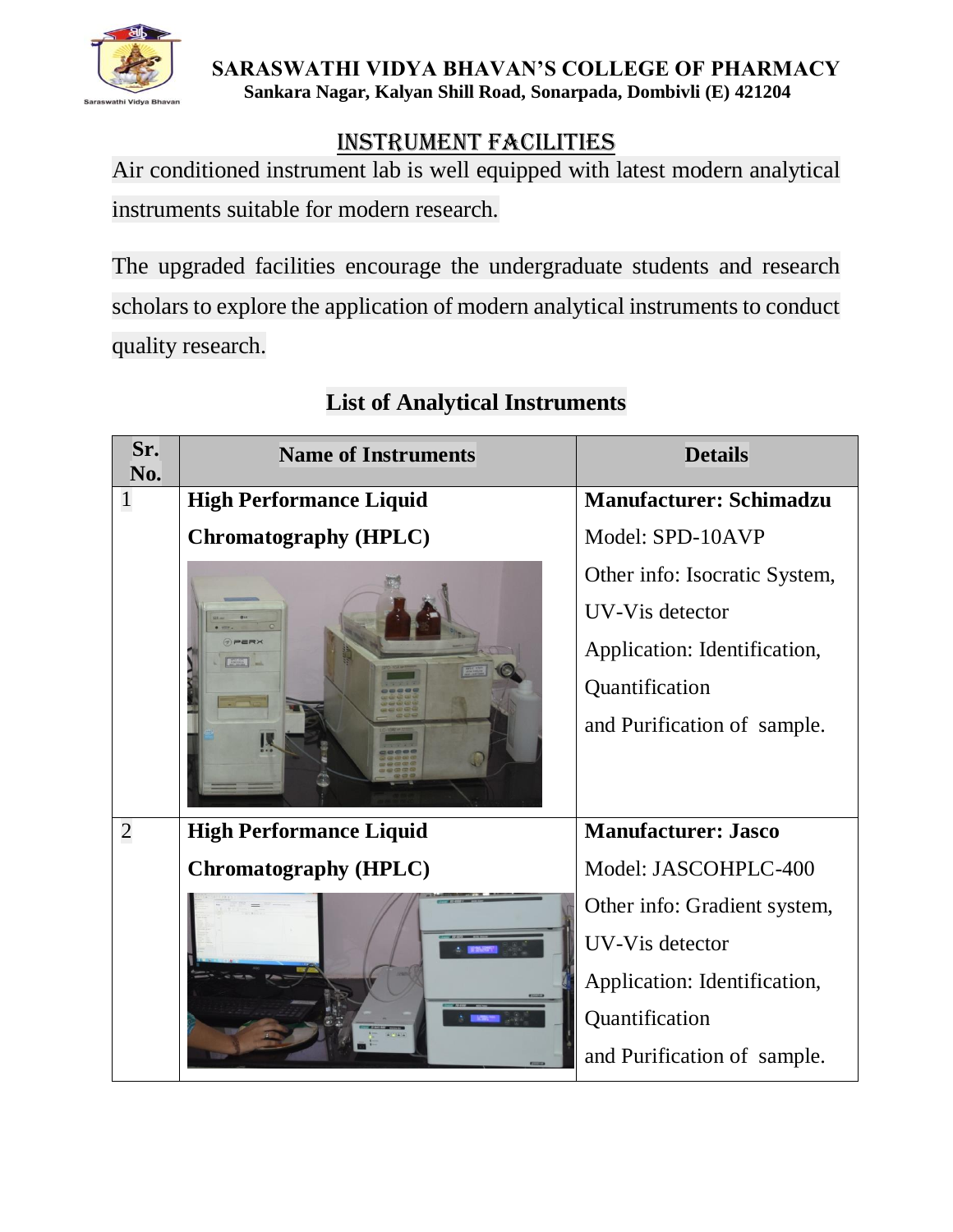

| 3              | <b>High-Performance Thin-Layer</b>     | Make & Model: CAMAG                |
|----------------|----------------------------------------|------------------------------------|
|                | <b>Chromatography (HPTLC)</b><br>come  | Sample applicator- Linomat 5       |
|                |                                        | Scanner: TLC Scanner 3             |
|                |                                        | Software: winCATS Planar           |
|                |                                        | Chromatography Manager             |
|                |                                        | Applications: Qualitative and      |
|                |                                        | Quantitative analysis of           |
|                |                                        | Phytoconstituents and              |
|                |                                        | Pharmaceuticals.                   |
| $\overline{4}$ | Digital microscope with Image plus 2.0 | <b>Make: Motic Scientific Ltd.</b> |
|                | software                               | Software: Image plus 2.0           |
|                |                                        | software with Windows 7.           |
|                |                                        | <b>Applications: Digital</b>       |
|                |                                        | microscopy, Digital Imaging        |
|                |                                        | and is an excellent tool for       |
|                |                                        | Medical Life Science and in        |
|                |                                        | medical field.                     |
| 6              | <b>Double beam UV-VIS</b>              | <b>Shimadzu</b>                    |
|                |                                        |                                    |
|                | Spectrophotometeter                    | Model: SL-1900                     |
|                |                                        | Applications: Qualitative and      |
|                |                                        | Quantitative analysis of           |
|                |                                        | Pharmaceuticals.                   |
|                |                                        | Multicomponent analysis,           |
|                |                                        | derivative spectroscopy.           |
|                |                                        |                                    |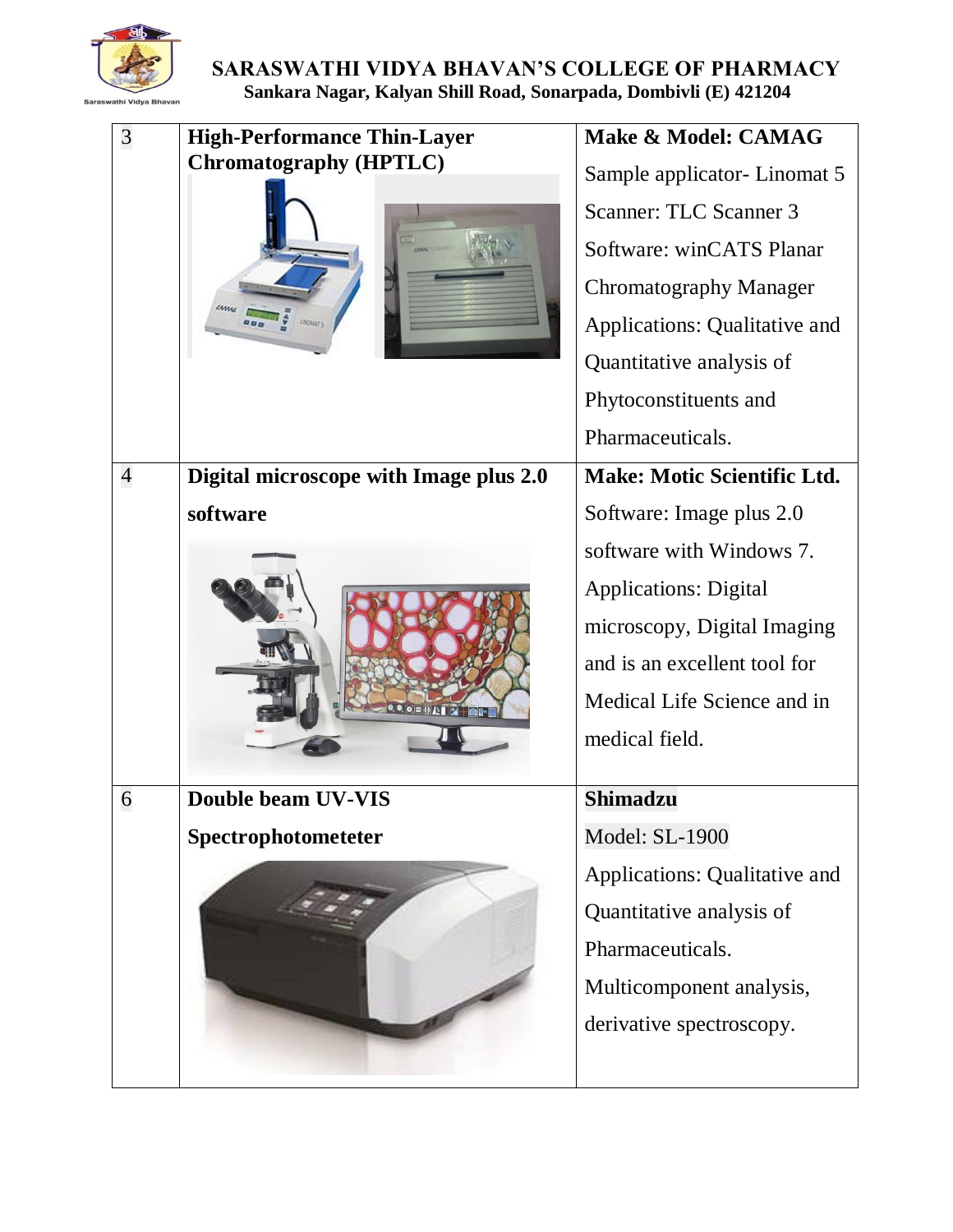

| 7 | <b>Double beam UV-VIS</b>            | <b>INKARP</b>                                                                                                                          |
|---|--------------------------------------|----------------------------------------------------------------------------------------------------------------------------------------|
|   | Spectrophotometeter                  | Model:- SICAN-2301                                                                                                                     |
|   |                                      | Applications: Qualitative and                                                                                                          |
|   |                                      | Quantitative analysis of                                                                                                               |
|   |                                      | Pharmaceuticals.                                                                                                                       |
|   |                                      |                                                                                                                                        |
| 8 | <b>High Speed Cooling Centrifuge</b> | <b>Make and model: REMI</b>                                                                                                            |
|   | 0000<br>$-30$<br>00.44               | High Speed: 20000 RPM                                                                                                                  |
|   | REM<br><b>DEBETAVEREER</b><br>ISC    | Precise temperature control<br>up to $-8$ °C                                                                                           |
|   |                                      | Applications: useful<br>in<br>Purification of<br>biological<br>samples, Preparation<br>of<br>Phytosomes and extraction of<br>Proteins. |
| 9 | <b>Flash Chromatography</b>          | <b>Make and Model: Biotage</b>                                                                                                         |
|   |                                      | Biotage isolation system with                                                                                                          |
|   |                                      | <b>SNAP Ultra flash</b>                                                                                                                |
|   |                                      | chromatography                                                                                                                         |
|   |                                      | cartridges Applications: It is                                                                                                         |
|   |                                      | used for isolation of                                                                                                                  |
|   |                                      | phytochemical constituents of                                                                                                          |
|   |                                      | complex plant extracts.                                                                                                                |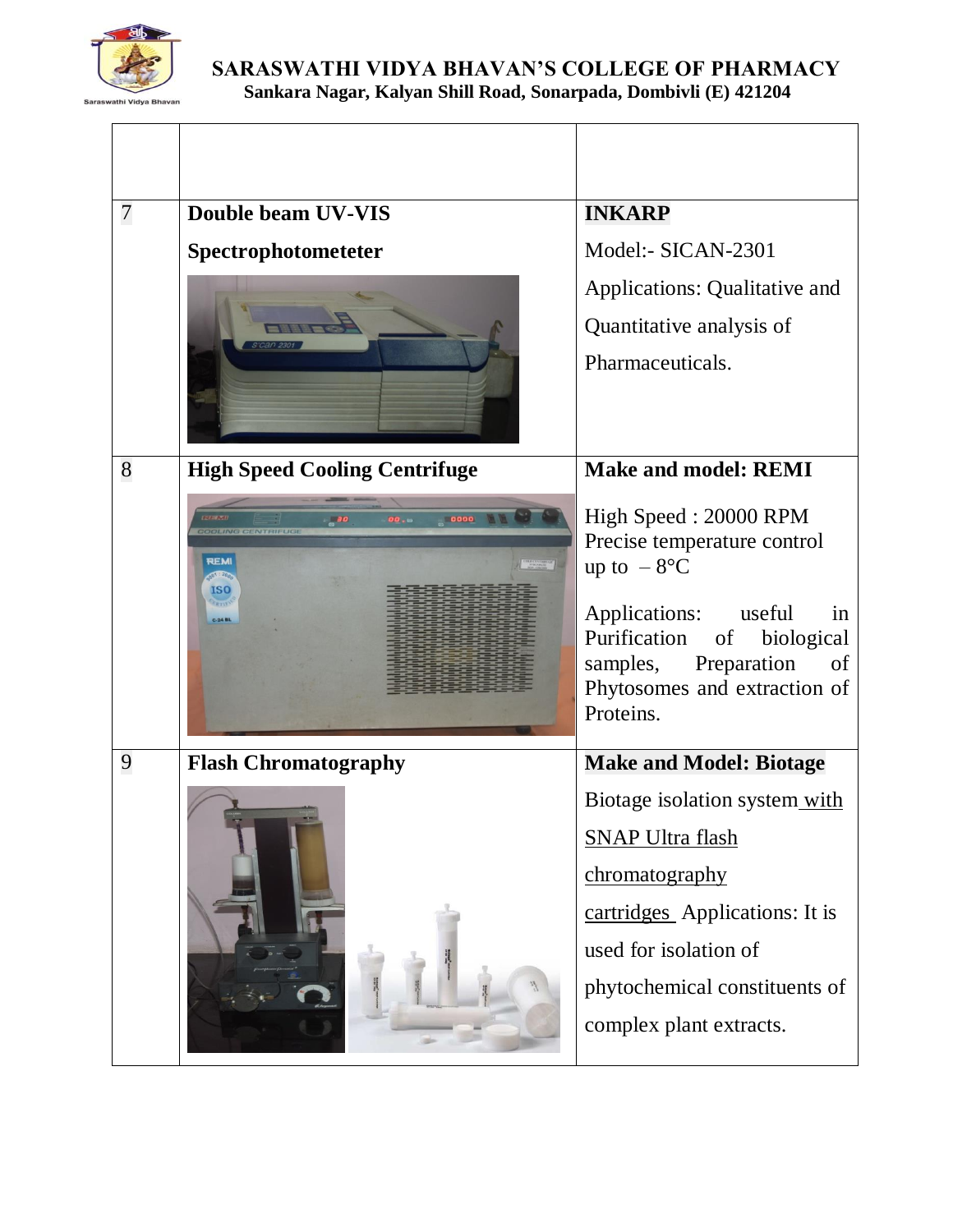

|    |                                       | It is useful technique for       |
|----|---------------------------------------|----------------------------------|
|    |                                       | quickly separating increasing    |
|    |                                       | quantities of samples.           |
| 10 | <b>FTIR with ATR</b>                  | Make: JASCO.                     |
|    | 819 819 819                           | latest sample handling           |
|    |                                       | techniques ATR provides          |
|    |                                       | quick analysis of sample.        |
|    |                                       | <b>Applications: Qualitative</b> |
|    |                                       | analysis of variety of samples.  |
|    |                                       | Structural elucidation by        |
|    |                                       | determining functional           |
|    |                                       | groups.                          |
| 11 | <b>Gel Electrophoresis-Horizontal</b> | <b>Make: Genei</b>               |
|    |                                       | Used for Characterization of     |
|    |                                       | DNA and RNA                      |
| 12 | <b>Gel Electrophoresis-Vertical</b>   | <b>Make: Equiptronic</b>         |
|    |                                       | Used for characterization of     |
|    |                                       | Proteins.                        |